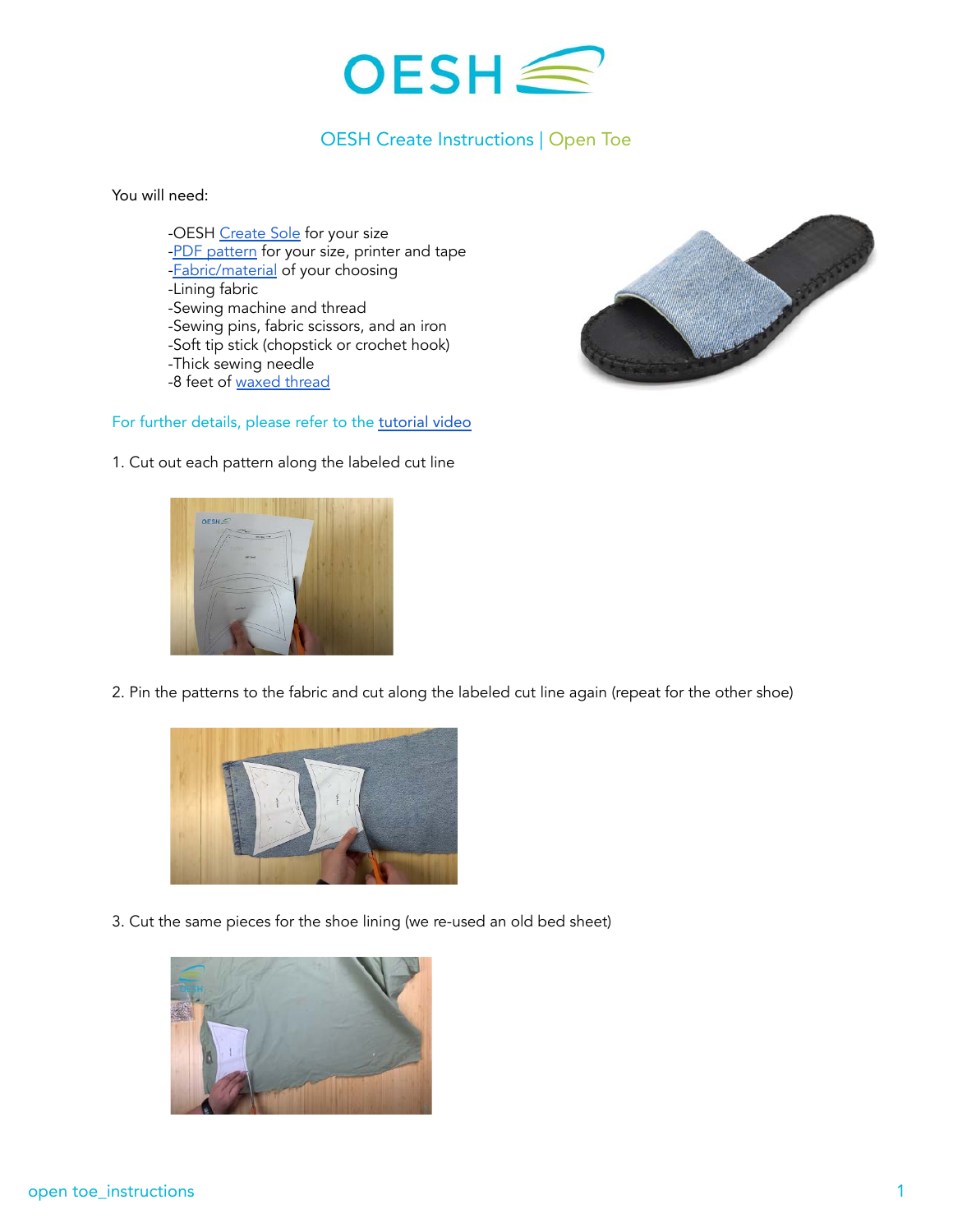4. Flip to pin both fabrics with the fronts facing each other



5. Mark 2 inches to stay unsewn to turn the fabric out later (we recommend these spots to be the most invisible)



6. Prepare to sew your toe and heel pieces, allowing a 3/8" seam (keeping the edge of the fabric on the 3/8" line)



You should end up with this 2 inch opening

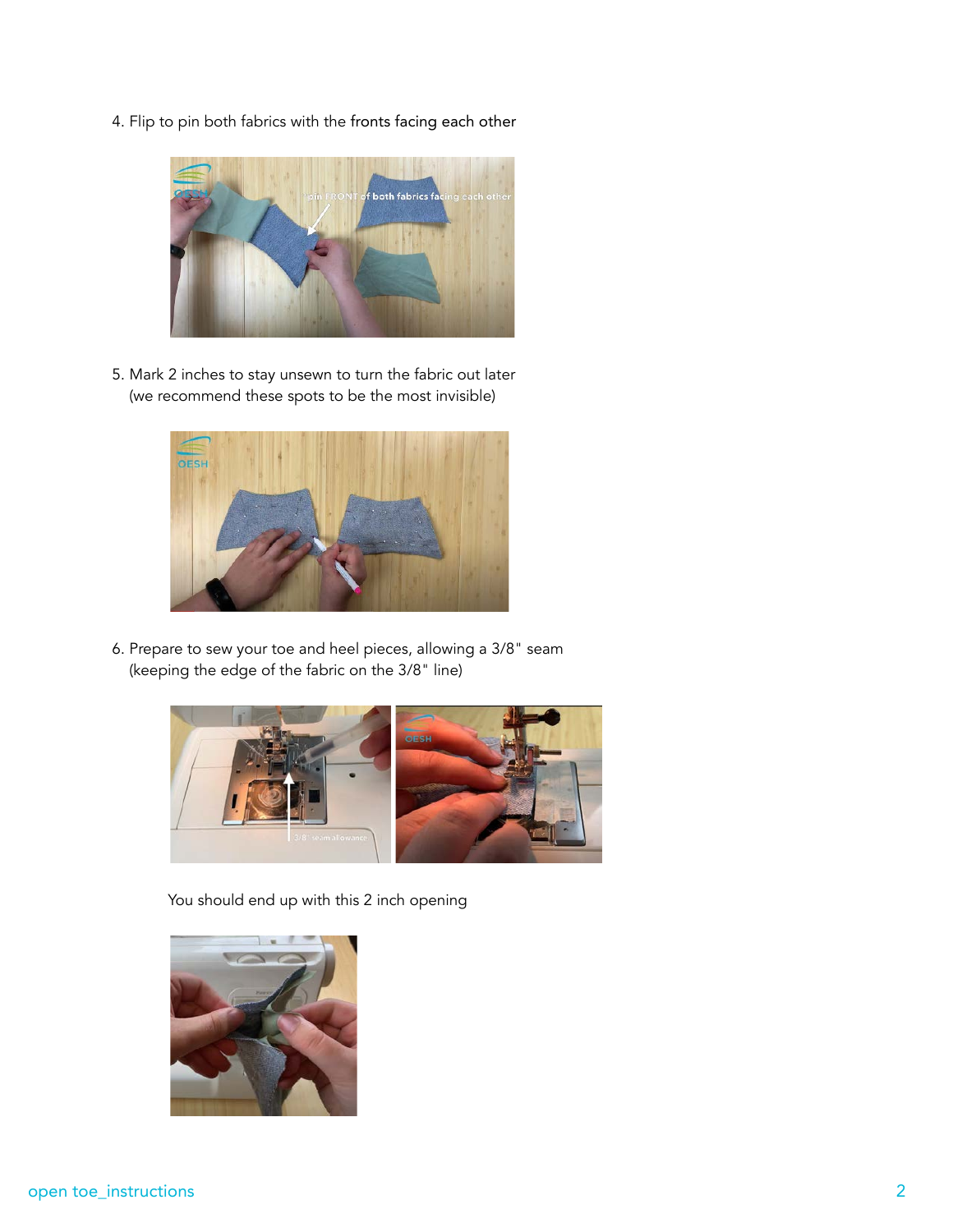7. Trim all the corners and cut off extra fabric on both pieces, except for at the 2 inch opening



8. Turn both pieces inside out (use a crochet hook or chopstick to help push out the corners)



9. Iron the edges and fold in the extra 2 inch tabs. Iron again to create an edge, and sew up the gaps (repeat for the other shoe)



10. To mark the stitching holes, cut along the line of holes on the pattern. Line up the top and bottom sew line with your fabric, and mark the holes with a pen (these marks will mostly be covered with stitching)

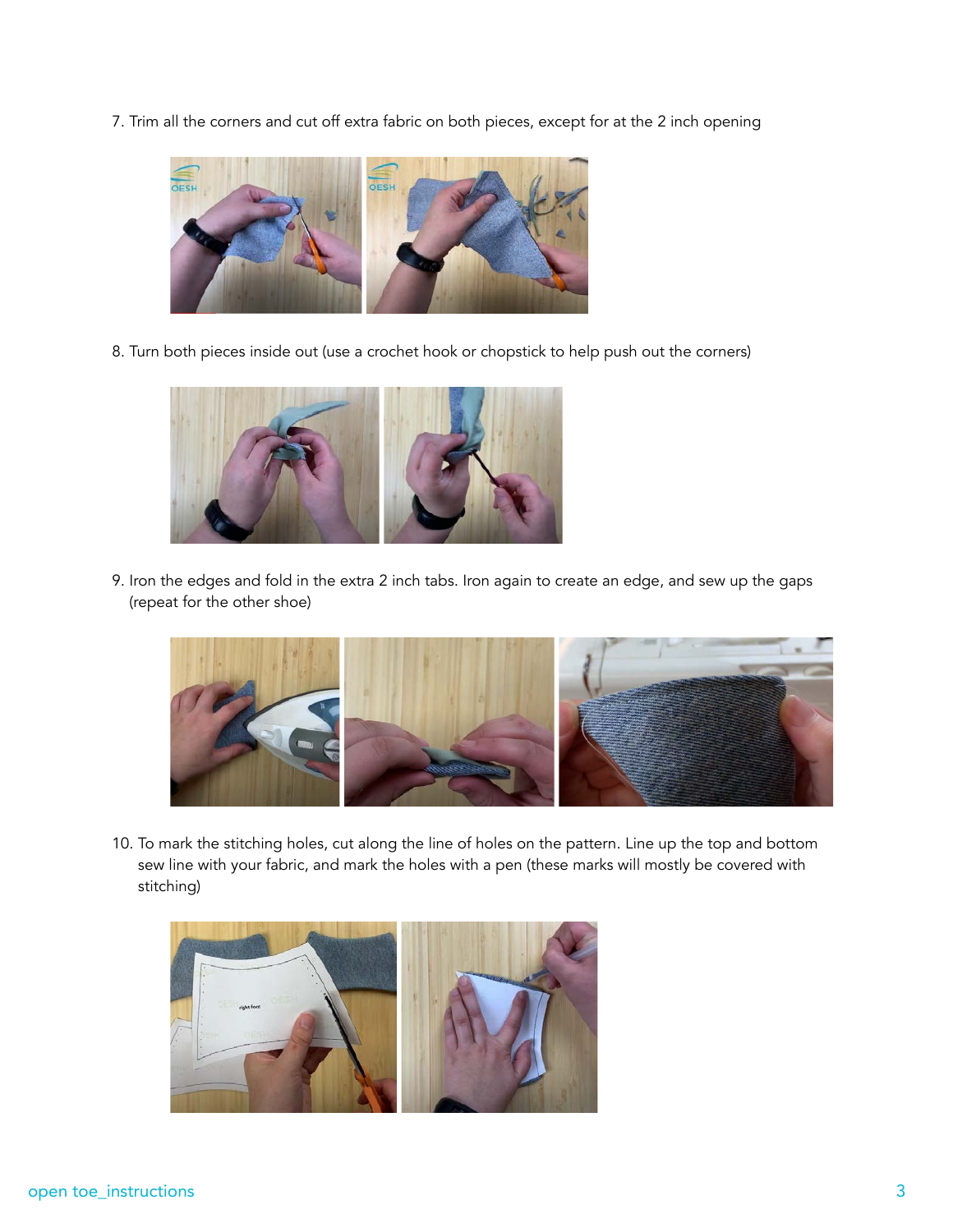## Time to stitch to the OESH Sole!

- 11. Cut about 8 feet of waxed thread and thread a thick sewing needle
- 12. Match the straight fabric edge with the inside of the sole We will start stitching at the inside middle circle hole

![](_page_3_Picture_3.jpeg)

13. Stitch through the edge of the sole, then through the first marked hole of the fabric Pull your needle through, leave about 6"

![](_page_3_Picture_5.jpeg)

14. Double knot the tail and stitching thread

![](_page_3_Picture_7.jpeg)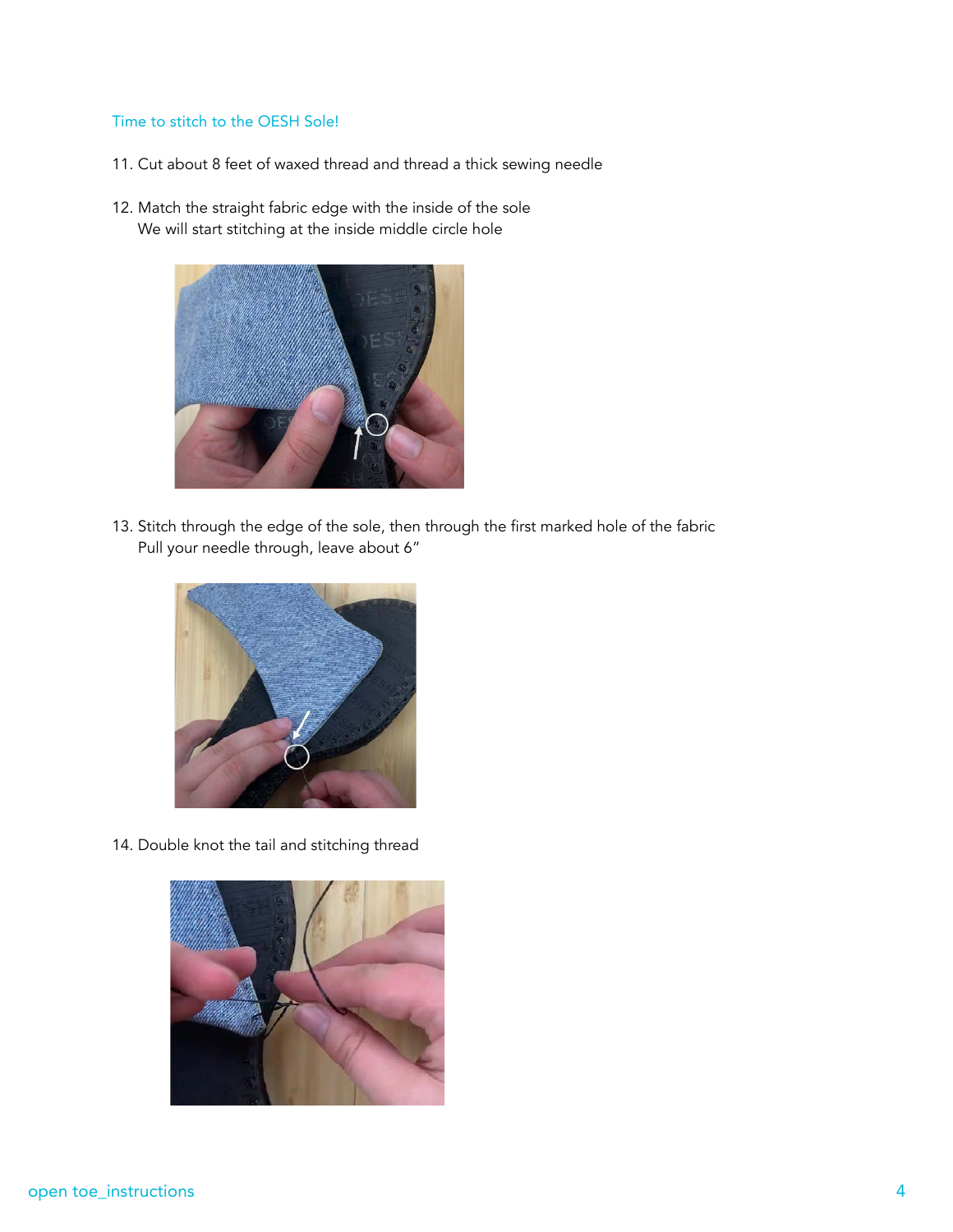## Now, we start the blanket stitch!

15. Hold your stitching thread to the left of the holes, pierce through the next hole in the OESH Sole and through the next marked hole in the fabric. Pull your thread through and tighten

![](_page_4_Picture_2.jpeg)

16. Continue stitching along the marked holes (keep your stitches on top of the fabric)

![](_page_4_Picture_4.jpeg)

17. The top edge will pause 2 holes down from the next marked circle hole Continue stitching just the OESH Sole, keeping track of the next circled hole

![](_page_4_Picture_6.jpeg)

18. Pick the fabric up 2 holes before the circled hole. Continue stitching to the other middle circled hole

![](_page_4_Picture_8.jpeg)